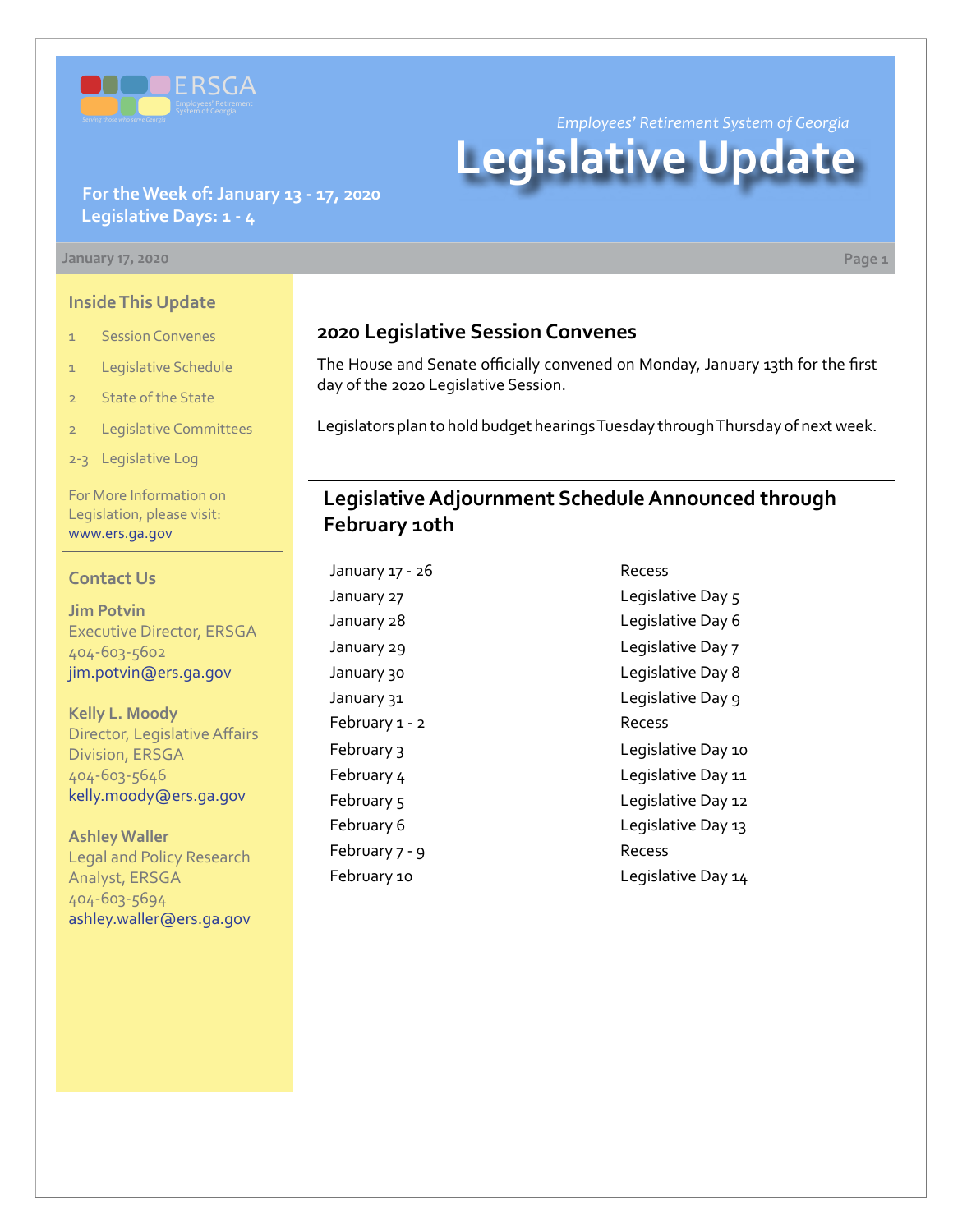## **Governor Brian Kemp gives State of the State Address**

Governor Brian Kemp gave his second State of the State Address as members of the House and Senate convened for a joint session on Thursday, January 16th, at 11AM. Governor Kemp welcomed members to the 2020 Legislative Session and highlighted his proposals for the upcoming year.

To view the full text of the Governor's State of the State Address, clic[k](https://gov.georgia.gov/press-releases/2020-01-16/governor-brian-p-kemps-2020-state-state-address) [here.](https://www.11alive.com/article/news/governor-brian-kemp-issues-first-state-of-the-state-address-read-full-transcript/85-7af10d01-6c5b-40cd-b991-2d11ac43d5ea)

### **Retirement Committee Meetings**

The House Retirement Committee will hold regular meetings on Tuesdays at 2PM in Room 515 of the Coverdell Legislative Office Building.

Regular meetings of the Senate Retirement Committee will be held on Wednesdays at 4PM in the Mezzanine of the Capitol.

Please click [here](http://www.house.ga.gov/Committees/en-US/committee.aspx?Committee=108&Session=27) to view a full listing of House Retirement Committee members.

Please click [here](http://www.senate.ga.gov/committees/en-US/committee.aspx?Committee=82&Session=27) to view a full listing of Senate Retirement Committee members.

## *Legislative Log*

#### **Monday, January 13, 2020**

No action was taken on retirement bills.

#### **Tuesday, January 14, 2020**

**HB 663 [–](http://www.legis.ga.gov/legislation/en-US/Display/20192020/SB/14) Georgia Judicial Retirement System; membership for certain persons employed in [certain full time positions requiring admission to the State Bar of Georgia as a condition of](http://www.legis.ga.gov/legislation/en-US/Display/20192020/HB/663)  employment; require**

Beginning 7/1/2020, this bill specifies that individuals employed full-time as a judge in new Georgia Business Court are eligible for JRS membership, while other Georgia Business Court employees are eligible for ERS membership.

**HB 663 received a DO PASS from the House Retirement Committee.**